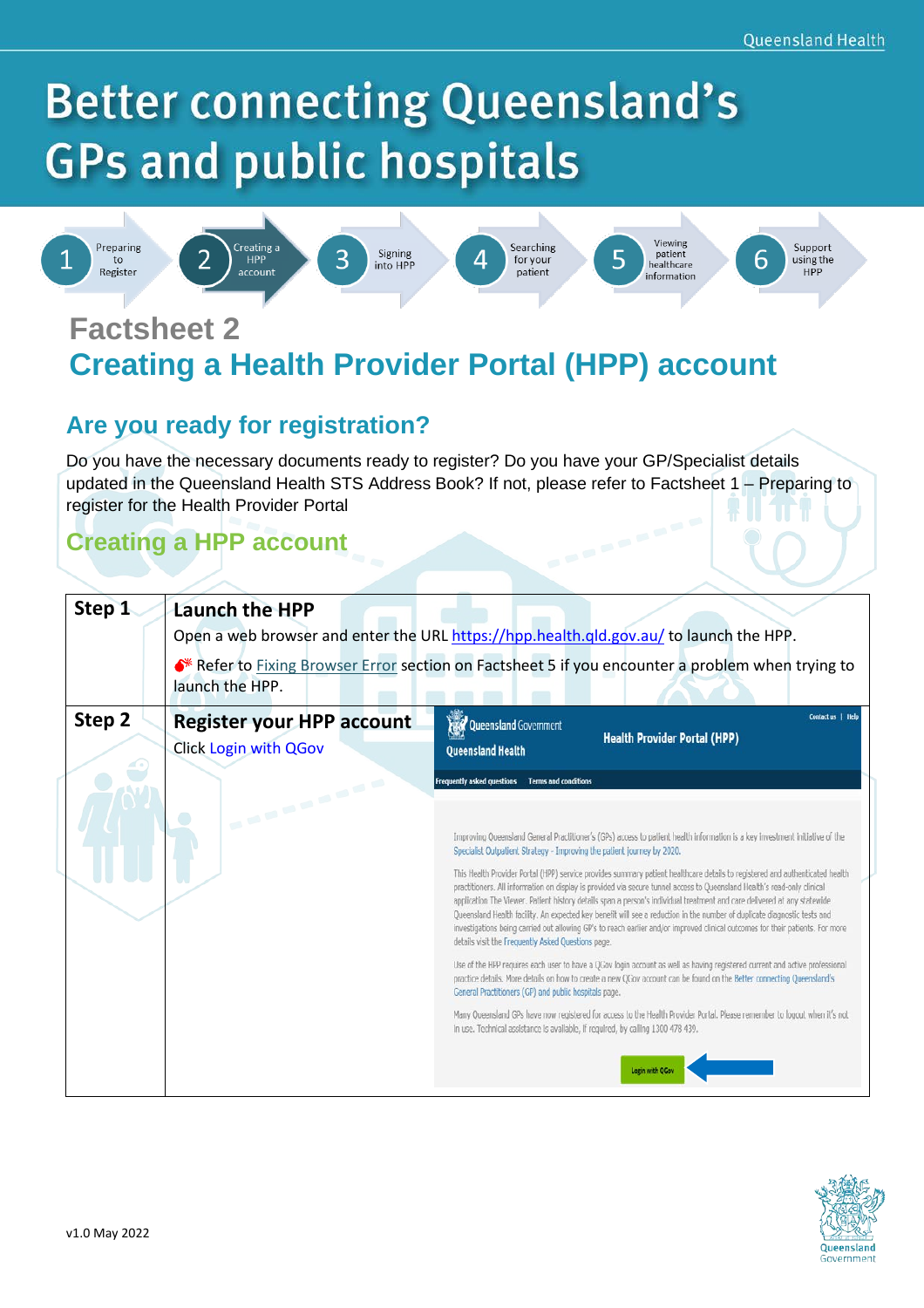| Step 3 | <b>Create a QGov account</b>                                                                                                           | QGov                                                                                 |
|--------|----------------------------------------------------------------------------------------------------------------------------------------|--------------------------------------------------------------------------------------|
|        | <b>Click Register</b>                                                                                                                  | Login or register                                                                    |
|        |                                                                                                                                        | Please login or register using one of the options below.<br>Microsoft<br>G<br>Google |
|        |                                                                                                                                        | or<br><b>Login with QGov</b>                                                         |
|        |                                                                                                                                        | * Username                                                                           |
|        |                                                                                                                                        | Your email address                                                                   |
|        |                                                                                                                                        | * Password                                                                           |
|        |                                                                                                                                        | <b>Register</b><br>Log in                                                            |
|        |                                                                                                                                        | Forgot your password? Manage your QGov login                                         |
|        |                                                                                                                                        | <b>Manage your QGov identity</b>                                                     |
|        |                                                                                                                                        | Not an individual? Log in as a business.                                             |
|        |                                                                                                                                        |                                                                                      |
| Step 4 | <b>Create your QGov account</b>                                                                                                        | QGov                                                                                 |
|        | Enter your individual email address as the<br>$\mathbf{1}$<br><b>Username</b>                                                          | <b>Create your QGov account</b>                                                      |
|        | ۰<br>$\sim$ $_{\odot}$                                                                                                                 | Your QGov account is a key to your QGov identity.<br>Choose your username            |
|        | Create a Password                                                                                                                      |                                                                                      |
|        | <b>3</b> Confirm your Password                                                                                                         | * Create a password                                                                  |
|        | Enter a Mobile number (this is optional)<br>4                                                                                          |                                                                                      |
|        | Check acknowledgement of terms and<br>5)<br>conditions, then                                                                           | Confirm your password<br>3.                                                          |
|        | <b>6</b> Click Continue                                                                                                                | Mobile phone                                                                         |
|        |                                                                                                                                        | 04                                                                                   |
|        | Note: An email will be sent with a confirmation<br>code which will need to be entered to complete<br>the creation of the QGov account. | ■ I agree to the Terms and conditions.<br><sup>6</sup> Cancel<br>Continue            |
|        |                                                                                                                                        | How do I create a QGov account?                                                      |
|        |                                                                                                                                        |                                                                                      |
| Step 5 | <b>Finalise registration</b>                                                                                                           |                                                                                      |
|        | 1 Enter the Confirmation code received in the<br>email                                                                                 | <b>QGov</b>                                                                          |
|        | 2 Click Continue                                                                                                                       | <b>Finalise registration</b>                                                         |
|        | Note: It may take a few seconds before the next                                                                                        | A confirmation code has been sent to your email account. PI                          |
|        | page is displayed confirming the QGov account<br>has been successfully created.                                                        | below to create your QGov account.                                                   |
|        |                                                                                                                                        | * Confirmation code                                                                  |
|        |                                                                                                                                        | Cancel<br>Continue                                                                   |
|        |                                                                                                                                        |                                                                                      |

**Factsheet 2 Creating a Health Provider Portal (HPP) account - 2 -**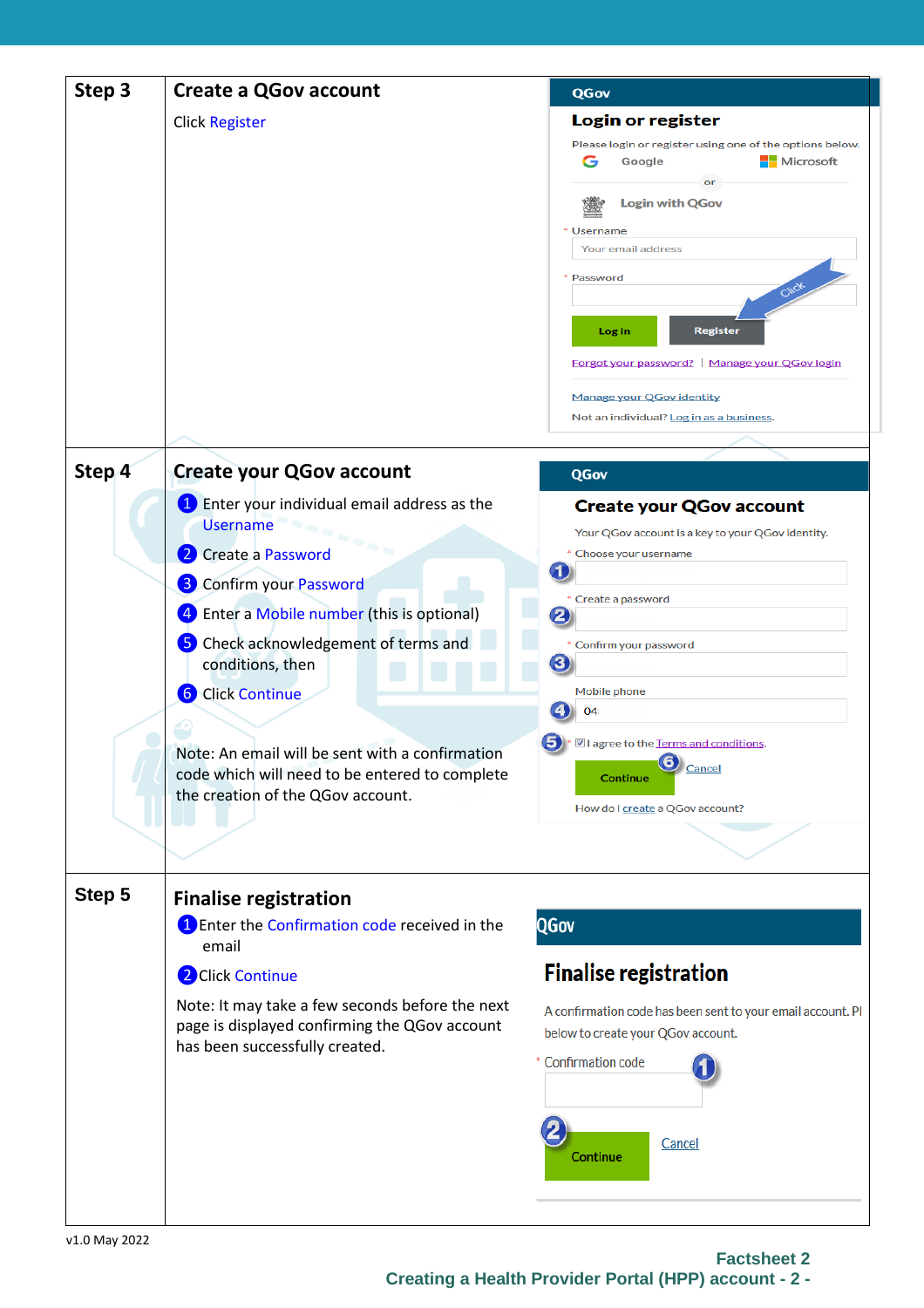| Step 6        | <b>Create QGov identity</b><br>The QGov identity has been successfully verified,<br>click Continue.                                                                                                                                                                                                                                                                                                                    | QGov<br><b>Create QGov identity</b><br>Your account (QGov) has been successfully verified.<br>This account is the key to your identity.<br>Cancel<br>Continue                                                                                                                                                                                                                                                                                                                                                                                                                                                                                                                                                                                                                                                                                                                                                                                                                                                                                                                                                                                                                                                                                                                            |
|---------------|------------------------------------------------------------------------------------------------------------------------------------------------------------------------------------------------------------------------------------------------------------------------------------------------------------------------------------------------------------------------------------------------------------------------|------------------------------------------------------------------------------------------------------------------------------------------------------------------------------------------------------------------------------------------------------------------------------------------------------------------------------------------------------------------------------------------------------------------------------------------------------------------------------------------------------------------------------------------------------------------------------------------------------------------------------------------------------------------------------------------------------------------------------------------------------------------------------------------------------------------------------------------------------------------------------------------------------------------------------------------------------------------------------------------------------------------------------------------------------------------------------------------------------------------------------------------------------------------------------------------------------------------------------------------------------------------------------------------|
| Step 7        | Enter your personal identity details<br><b>1</b> Enter given name<br>2 Enter middle name (this is optional)<br><b>8</b> Enter family name<br>4 Enter date of birth<br>[You need 100 points of identity]<br>5 Select primary documents preferences (one or<br>more can be selected)<br>6 Select secondary documents preferences<br><b>Read Note</b><br><b>CONTRACT</b><br>8 Read Declaration<br><b>9</b> Click Continue | QGov<br>Contact us<br>Frequently asked questions<br>Terms and conditions<br>We need you to prove who you are<br><b>Your details</b><br>* Given name<br>1<br>Middle name/s<br>2,<br>* Family name<br>3<br>Date of birth<br>01/01/1980<br><b>Your documents</b><br>. You need 100 points of identity.<br>• Different types of documents (listed below) are worth different points.<br>• More information<br>5.<br><b>Primary documents</b><br>You must provide one or more primary documents.<br>Australian passport (50 points)<br>Birth certificate (50 points)<br>Driver licence (60 points)<br><b>Secondary documents</b><br>6<br>Australian visa (40 points)<br>Certificate of Australian citizenship (40 points)<br>Change of name certificate (40 points)<br>Marriage certificate (40 points)<br>Medicare card (40 points)<br>For the documents selected above you will<br>be prompted for the reference details<br>required for the particular document<br>3<br><b>Declaration</b><br>* I To verify and protect my identity, I agree that:<br>o my identifying information I have provided will be checked with the<br>issuer or official record holder.<br>o my name and date of birth will be stored securely.<br>(If you have any concerns, please read our privacy statement.) |
| v1 0 May 2022 |                                                                                                                                                                                                                                                                                                                                                                                                                        | $\left( \mathbf{e}\right)$<br>Cancel<br><b>Continue</b>                                                                                                                                                                                                                                                                                                                                                                                                                                                                                                                                                                                                                                                                                                                                                                                                                                                                                                                                                                                                                                                                                                                                                                                                                                  |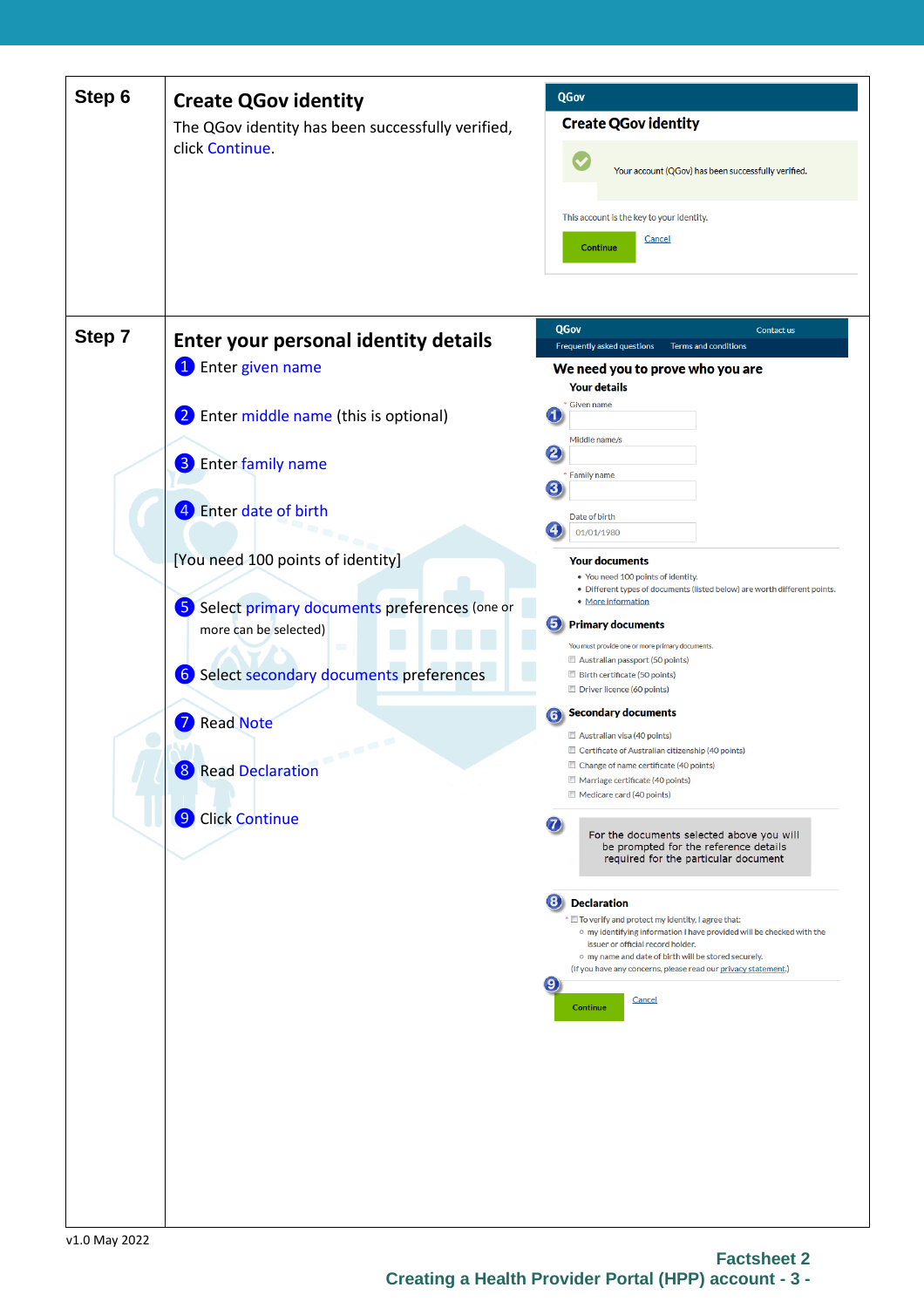| Step 8  | Consent to share your details with<br>the HPP                           | <b>XEX Queensland</b> Government<br>QLD Digital Identity login                                                                                                                                                                                                                                                                                                                                                                                                                                                                                                                                                                                                                                                                                                                                                                         |
|---------|-------------------------------------------------------------------------|----------------------------------------------------------------------------------------------------------------------------------------------------------------------------------------------------------------------------------------------------------------------------------------------------------------------------------------------------------------------------------------------------------------------------------------------------------------------------------------------------------------------------------------------------------------------------------------------------------------------------------------------------------------------------------------------------------------------------------------------------------------------------------------------------------------------------------------|
|         | From the QLD Digital Identity login page -                              |                                                                                                                                                                                                                                                                                                                                                                                                                                                                                                                                                                                                                                                                                                                                                                                                                                        |
|         | <b>Click Continue</b>                                                   | Consent to share your details<br>To continue to use the Health Provider Portal - test service we need your consent to share the following details.                                                                                                                                                                                                                                                                                                                                                                                                                                                                                                                                                                                                                                                                                     |
|         |                                                                         | <b>Personal details</b>                                                                                                                                                                                                                                                                                                                                                                                                                                                                                                                                                                                                                                                                                                                                                                                                                |
|         |                                                                         | Date of birth                                                                                                                                                                                                                                                                                                                                                                                                                                                                                                                                                                                                                                                                                                                                                                                                                          |
|         |                                                                         | Family name                                                                                                                                                                                                                                                                                                                                                                                                                                                                                                                                                                                                                                                                                                                                                                                                                            |
|         |                                                                         | Given name                                                                                                                                                                                                                                                                                                                                                                                                                                                                                                                                                                                                                                                                                                                                                                                                                             |
|         |                                                                         | Middle name/s                                                                                                                                                                                                                                                                                                                                                                                                                                                                                                                                                                                                                                                                                                                                                                                                                          |
|         |                                                                         | <b>Contact details</b>                                                                                                                                                                                                                                                                                                                                                                                                                                                                                                                                                                                                                                                                                                                                                                                                                 |
|         |                                                                         | Email address                                                                                                                                                                                                                                                                                                                                                                                                                                                                                                                                                                                                                                                                                                                                                                                                                          |
|         |                                                                         | I consent to sharing these details:                                                                                                                                                                                                                                                                                                                                                                                                                                                                                                                                                                                                                                                                                                                                                                                                    |
|         |                                                                         | Always with Health Provider Portal - test service                                                                                                                                                                                                                                                                                                                                                                                                                                                                                                                                                                                                                                                                                                                                                                                      |
|         |                                                                         | Read our frequently asked questions about recent changes we've made to help you manage your data sharing (                                                                                                                                                                                                                                                                                                                                                                                                                                                                                                                                                                                                                                                                                                                             |
|         |                                                                         | By giving consent you agree to our Terms of use and Privacy statement.                                                                                                                                                                                                                                                                                                                                                                                                                                                                                                                                                                                                                                                                                                                                                                 |
|         | in na marangan                                                          | <b>Continue</b><br>Cancel                                                                                                                                                                                                                                                                                                                                                                                                                                                                                                                                                                                                                                                                                                                                                                                                              |
| Step 9  | <b>Accept the HPP Terms and Conditions</b>                              | Frequently asked questions Terms and condition                                                                                                                                                                                                                                                                                                                                                                                                                                                                                                                                                                                                                                                                                                                                                                                         |
|         | <sup>1</sup> Check acknowledgement of the terms and<br>conditions, then | Terms and Conditions<br>In addition to my obigations under the Health Practitioner Regulation National Law (Queensland). I understand and agree that:<br>1. I must access and use the Health Provider Portal (HPP) and access and use information accessble through the HPP ("confidential information"):<br>a. strictly in accordance with the HPP Terms of Access and Use, which I agree forms a ligally binding agreement (the 'Agreement') between myself and the State of<br>Queensland acting through Queensland Health (Queensland Health');<br>b. only as a Prescribed Health Practitioner acting in that capacity, as permitted under the Hospital and Health Boards Act 2011 (Qkf);<br>2. 1 will not disclose confidential information, except as permitted or required under the Rospital and Health Boards Act 2011 (QBI); |
|         | $\mathbf{2}$<br>Click Accept to proceed.                                | 3. confidential information, or any part thereof, does not represent an exhaustive and complete health record for any individual;<br>I understand that:<br>1. my activities in the HPP are tracked, logged against my login credentials and may be subject to audit, public scrutiny and decleraint under the Right to Information Act                                                                                                                                                                                                                                                                                                                                                                                                                                                                                                 |
|         |                                                                         | 2009 (Qkd);<br>2. my access and use of the HPP is monitored, including for identification of breaches of the HPP Terms of Access and Use and imagerapriate and unlawful activity:<br>3. If I breach the HPP Terms of Access and Use, Queensland Health may take action against me under our Agreement;<br>4. if any of my access or use of the HPP, or my dealing with confidential information<br>a. is inappropriate or unlawfull, Queensland Health may make a complaint about the Health Onbudsman Act 2013 (QM) and the Health Practitioner Regulation                                                                                                                                                                                                                                                                            |
|         | <b><i>COMMERCIAL</i></b>                                                | National Law (Queensland)<br>b. breaches legislation, I may be found to have committed an offence and/or be subject to penalties, including up to 600 penalty units under the Hospital and Health<br>Boards Act 2011 (Old)                                                                                                                                                                                                                                                                                                                                                                                                                                                                                                                                                                                                             |
|         |                                                                         | 5. Queensland Health deals with my personal information collected as a result of my access and use of the HPP in accordance with its Privacy Policy                                                                                                                                                                                                                                                                                                                                                                                                                                                                                                                                                                                                                                                                                    |
|         |                                                                         | Ticking this checkbox is a condition of me accessing and using the HPP                                                                                                                                                                                                                                                                                                                                                                                                                                                                                                                                                                                                                                                                                                                                                                 |
|         |                                                                         | I acknowledge I have read the Terms and Conditions and Privacy Notice and agree to then                                                                                                                                                                                                                                                                                                                                                                                                                                                                                                                                                                                                                                                                                                                                                |
|         |                                                                         | Accept                                                                                                                                                                                                                                                                                                                                                                                                                                                                                                                                                                                                                                                                                                                                                                                                                                 |
|         |                                                                         |                                                                                                                                                                                                                                                                                                                                                                                                                                                                                                                                                                                                                                                                                                                                                                                                                                        |
| Step 10 | <b>Reminder to enter Professional details</b>                           |                                                                                                                                                                                                                                                                                                                                                                                                                                                                                                                                                                                                                                                                                                                                                                                                                                        |
|         | When the Register button is clicked, you will                           | Error                                                                                                                                                                                                                                                                                                                                                                                                                                                                                                                                                                                                                                                                                                                                                                                                                                  |
|         | proceed to Step 11 to enter your professional<br>details.               | You must enter all professional registration details.                                                                                                                                                                                                                                                                                                                                                                                                                                                                                                                                                                                                                                                                                                                                                                                  |
|         |                                                                         | <b>Register</b>                                                                                                                                                                                                                                                                                                                                                                                                                                                                                                                                                                                                                                                                                                                                                                                                                        |
|         |                                                                         |                                                                                                                                                                                                                                                                                                                                                                                                                                                                                                                                                                                                                                                                                                                                                                                                                                        |